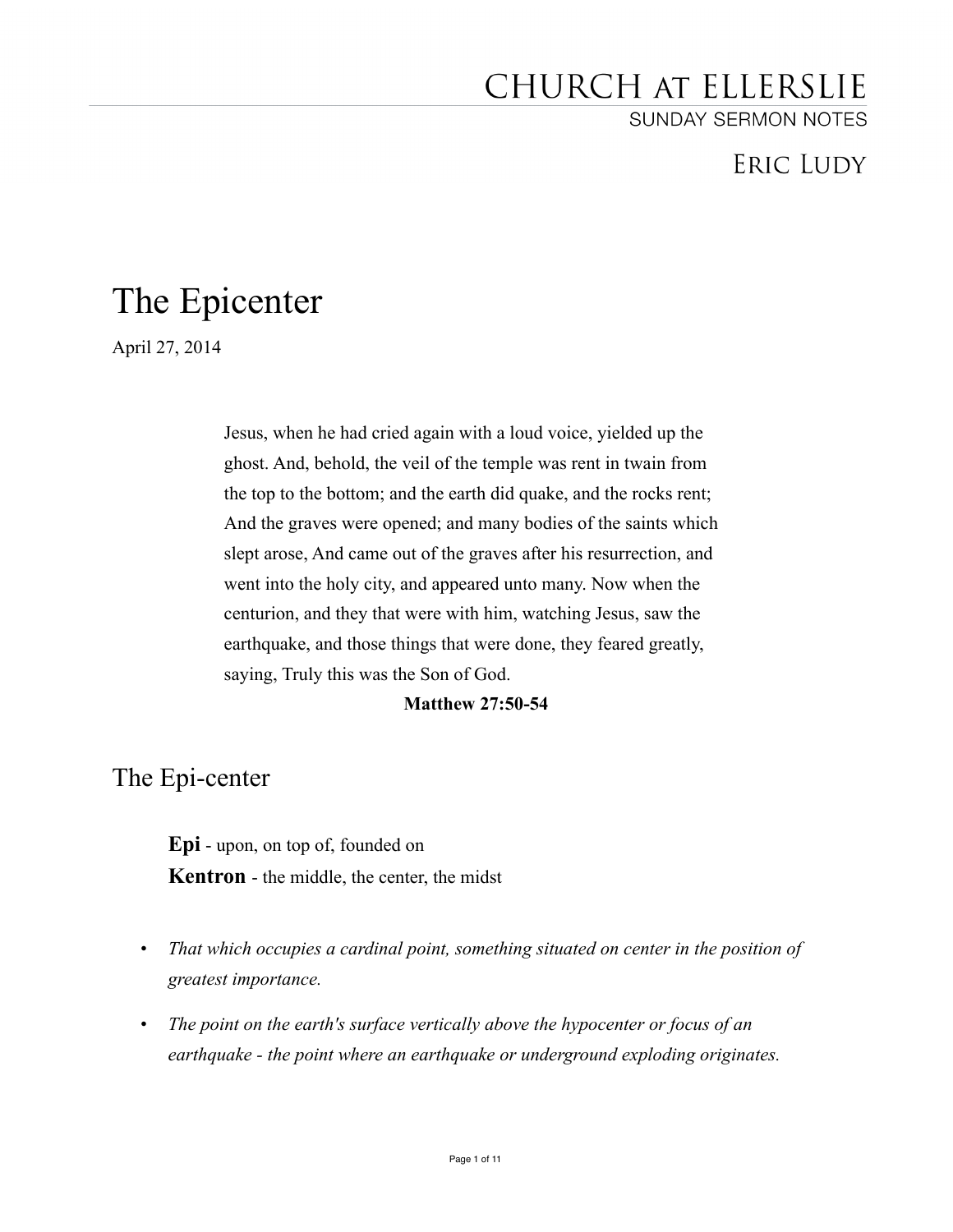*• the central point of something, typically a difficult or unpleasant situation and often the place of greatest damage.* 

# The Epic-enter

**Epic** - that which narrates the deeds and adventures of heroic or legendary figures or the history of a nation

**Enter** - to come or go into

*Entering the Hero's Deed, coming into the Legendary work of the Cross and calling it home, fixing your bed, your dresser, your desk, and your hopes to the blood-stained Labors of the Epic Champion and resolving to stay forever.* 

# The Epicenter

The Place of the Great Earthquake

## The Epicenter

The Place to Call Home - the most dangerous place on earth

# The Epic-Enter

The Willingness to come to the most dangerous place on earth, say goodbye to all earthly security, enter the blood-sealed door of the bruised and bullet-riddled house, and call this scourged, spat-upon, blood-stained, earth-quaked, war-zone your home . . . forever and always.

## Don't Fear the Dangerous Place

For the Greatest Danger is actually the Safest Place in the Entire Universe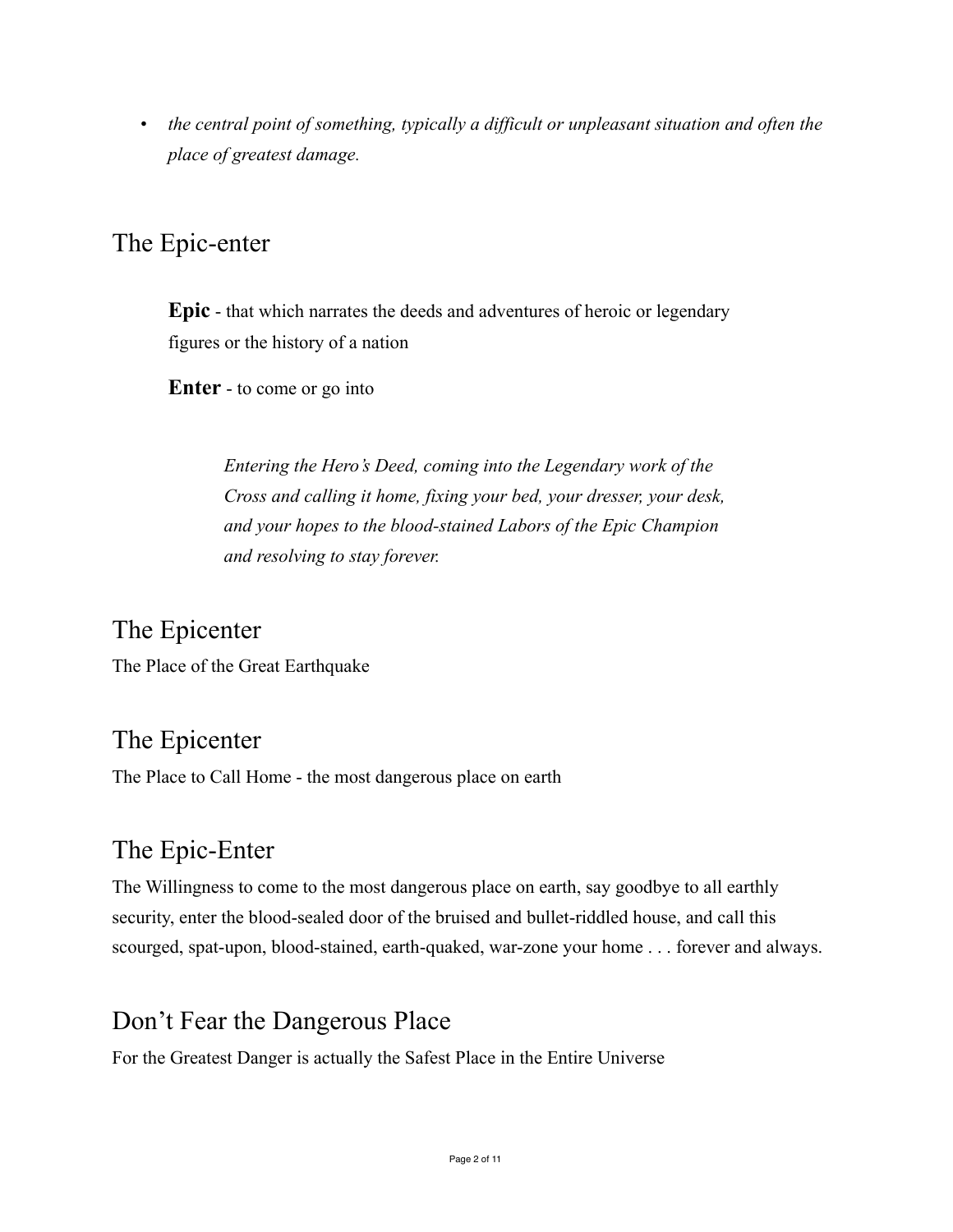# In the Middle of the Middle

And I beheld, and, lo, in the midst of the throne and of the four beasts, and in the midst of the elders, stood a Lamb as it had been slain  $\ldots$  For the Lamb which **1S 1D the** midst of the throne shall feed them, and shall lead them unto living fountains of waters: and God shall wipe away all tears from their eyes.

### **Revelation 5:6; 7:17**

For the Lamb which is in the midst *(ana + mesos)* of the throne . . .

### **Revelation 7:17**

For the Lamb which is in the *center of the center* of the throne . . .

### **Revelation 7:17**

For I determined not to know any thing among you, save Jesus Christ, and Him crucified.

### **1 Corinthians 2:2**

# Jesus and Him Crucified

- The Epicenter of All History
- The Epicenter of all Truth
- The Epicenter of all Revelation
- The Epicenter of all Righteousness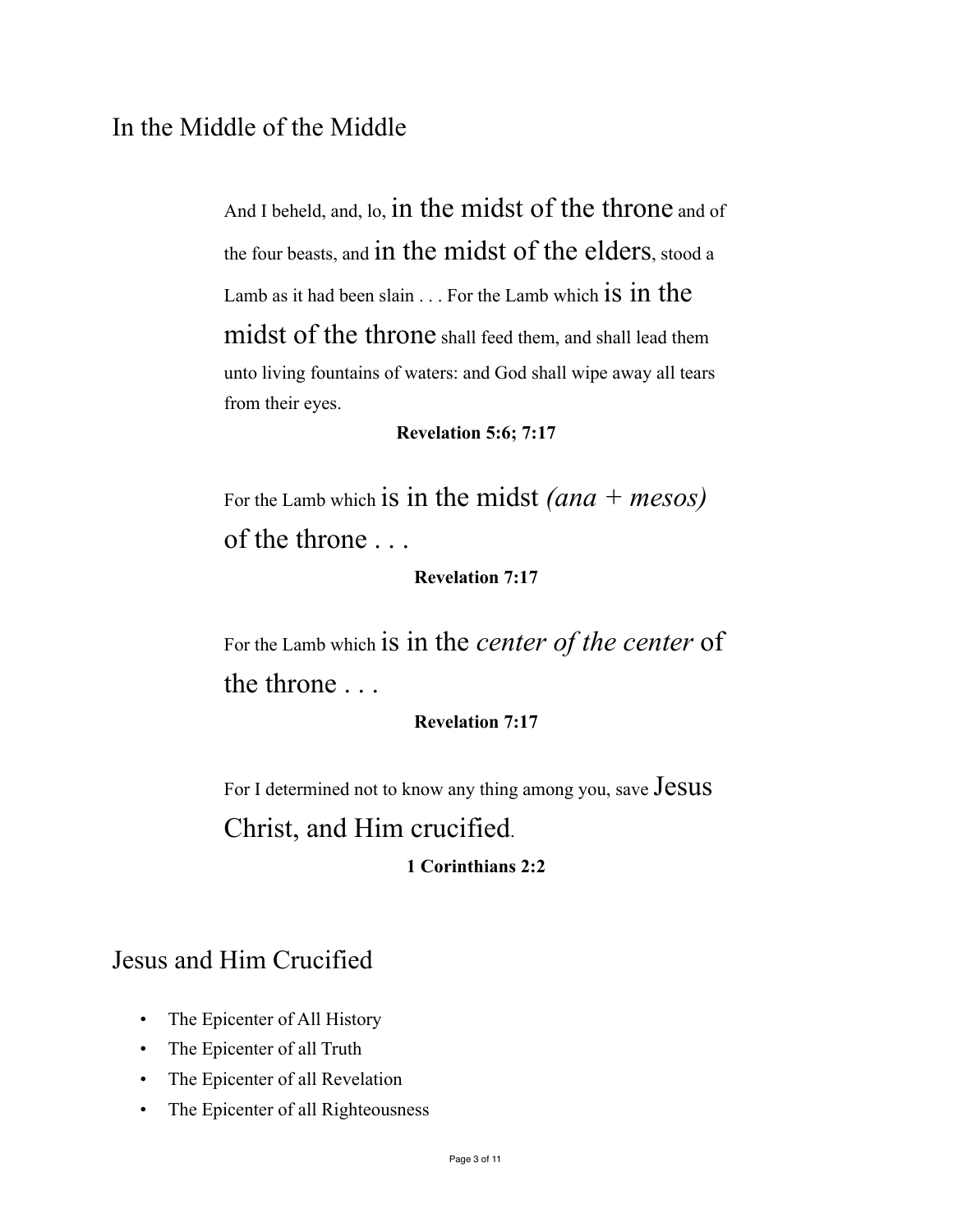- The Epicenter of all Doctrine
- The Epicenter of all Life and Power

### The Two Great Earthquakes of the Gospel

- 1. The Cross
- 2. The Resurrection

And, behold, there was a great earthquake: for the angel of the Lord descended from heaven, and came and rolled back the stone from the door, and sat upon it.

### **Matthew 28:2**

## The Secret to Understanding the Scriptures

Live, breathe, study, reason, and interpret from this spot, the most dangerous place on Earth

And the angel of the Lord spake unto Philip, saying, Arise, and go toward the south unto the way that goeth down from Jerusalem unto Gaza, which is desert. And he arose and went: and, behold, a man of Ethiopia, an eunuch of great authority under Candace queen of the Ethiopians, who had the charge of all her treasure, and had come to Jerusalem for to worship, Was returning, and sitting in his chariot read Isaiah the prophet. Then the Spirit said unto Philip, Go near, and join thyself to this chariot. And Philip ran thither to him, and heard him read the prophet Isaiah, and said, Understandest thou what thou readest? And he said, How can I, except some man should guide me? And he desired Philip that he would come up and sit with him. The place of the scripture which he read was this, He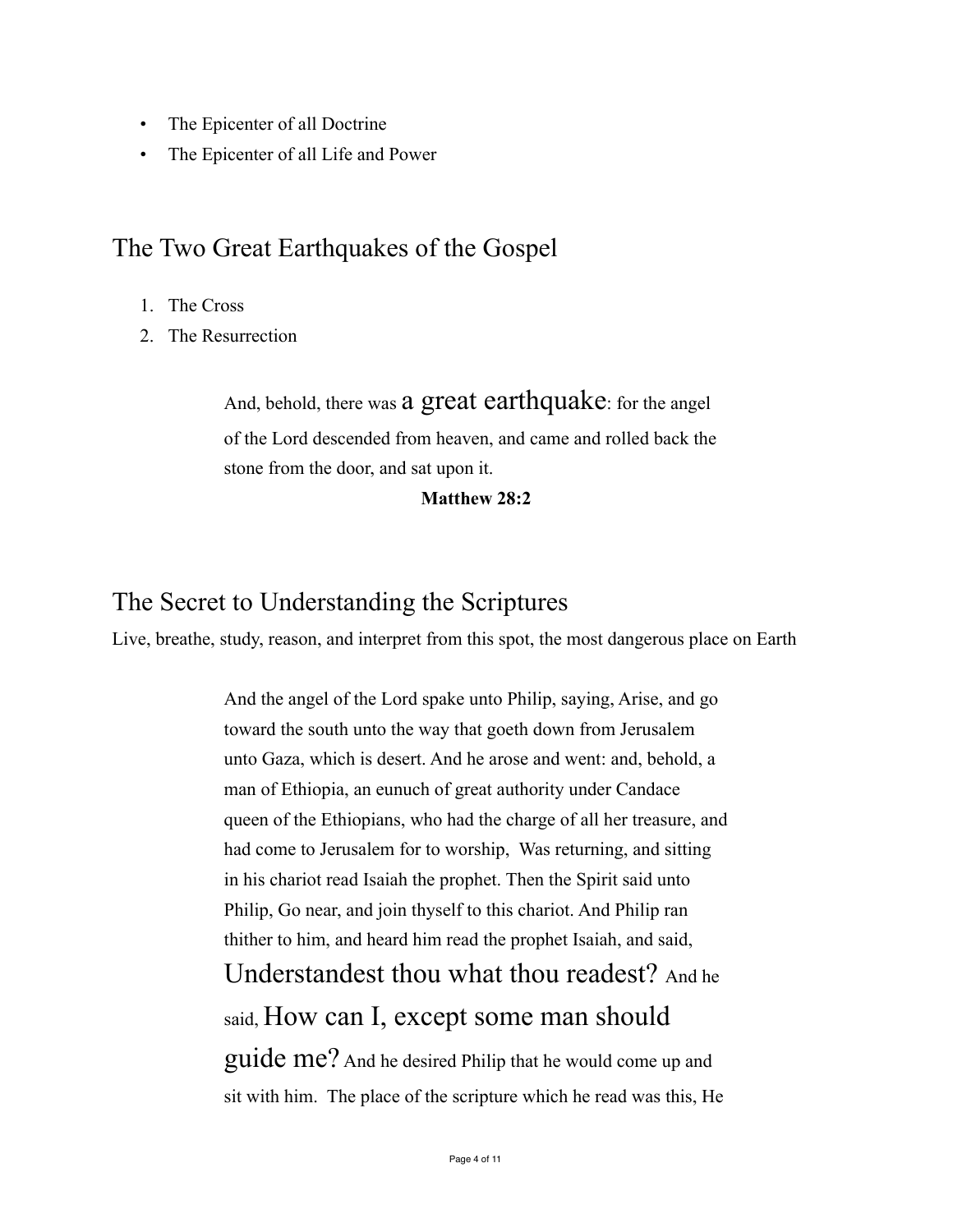was led as a sheep to the slaughter; and like a lamb dumb before his shearer, so opened he not his mouth: In his humiliation his judgment was taken away: and who shall declare his generation? for his life is taken from the earth. And the eunuch answered Philip, and said, I pray thee, of whom speaketh the prophet this? of himself, or of some other man? Then Philip opened his mouth, and began at the same scripture, and preached unto him Jesus.

#### **Acts 8:26-35**

But I fear, lest by any means, as the serpent beguiled Eve through his subtlety, so your minds should be corrupted from the simplicity that is in Christ. **2 Corinthians 11:3** 

# In Christ

Surprise! Jesus is meant to be entered, like a door, like a strong tower, like clothing, like a house. He's the place we are to live and call home.

The Epic Entry aka - the Entry into the Epic

### The Epicenter of the Gospel

- The Epicenter of the Life that actually works
- The Epicenter of Christianity
- The Epicenter of the entire Bible, all doctrine, and all preaching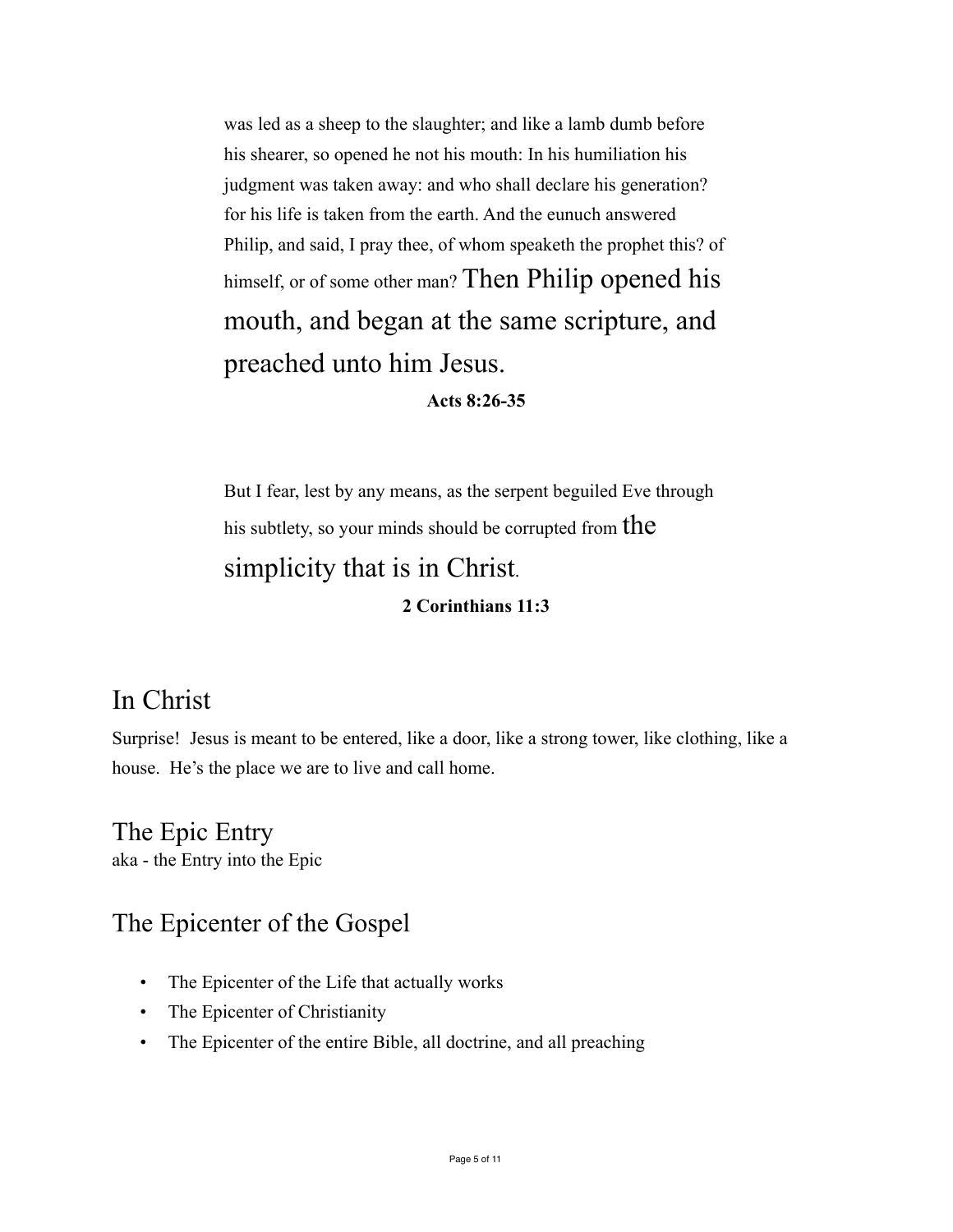# The Place of the Earthquake

The Place of our Rescue, the Place of our eternal living, The Place of Suffering, The Place of Victory, the Place of War, The Place of Peace, The Place of Agony, The Place of Joy

> Jesus answered and said unto them, Destroy this temple, and in three days I will raise it up. Then said the Jews, Forty and six years was this temple in building, and wilt thou rear it up in three days? But he spake of the temple of his body.

### **John 2:19-21**

# Are You Willing to Call this Dangerous Place Home?

- Are you willing to sell all other property and move here to this place?
- Are you willing to throw away everything that can't coexist in this Divine and Heavenly home?
- Are you willing to move into a place where the sound of war will be the background score to your life?
- Are you willing to choose the ignominy that is associated with this location? For those of this earth call those that dwell here fools, idiots, the off-scouring of the world, refuse, garbage, ignorant, small-minded, intellectually-inferior.
- Are you willing to fall in love with this place, cherish it as your eternal dwelling, and covenant to never leave - whether in sickness or in health, whether living in plenty or in want, and whether amidst bomb blasts or the cooing of turtledoves?
- Are you willing to make the epicenter of the most Dangerous Earthquake in Universal History your dwelling place?

# There is Only One House

Out of all the real-estate on Earth, this is actually the lone option

 $\ldots$  By man came death  $\ldots$  in Adam all die  $\ldots$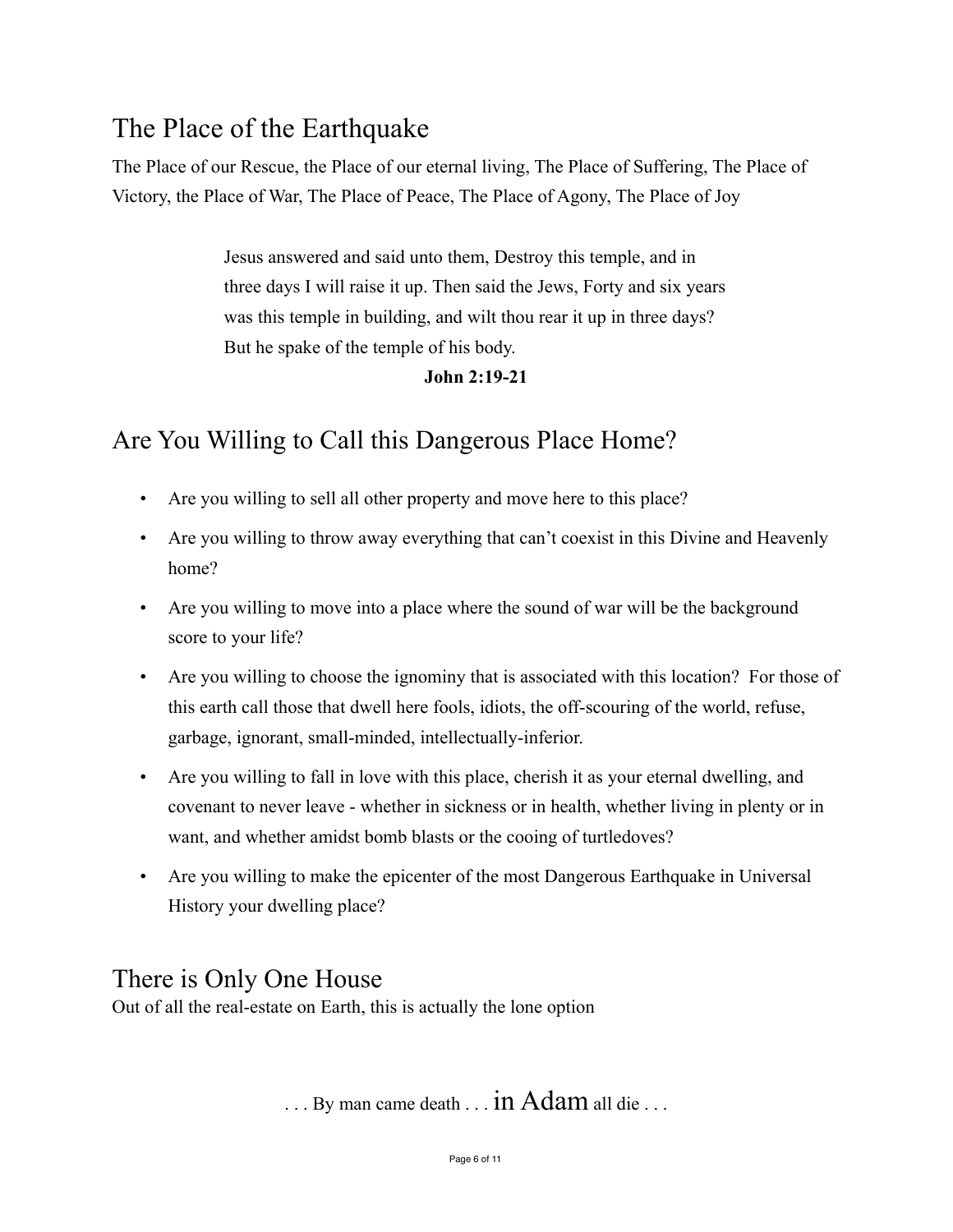### **1 Corinthians 15:21-22**

... By man came also the resurrection of the dead ... **in** Christ shall all be made alive.

### **1 Corinthians 15:21-22**

For since by man came death, by man came also the resurrection of the dead. For as in Adam all die, even so in Christ shall all be made alive.

### **1 Corinthians 15:21-22**

Lie not one to another, seeing that you have put off the old man with his deeds; And have put on the new man, which is renewed in knowledge after the image of him that created him.

### **Colossians 3:9-10**

# The One and Only

- There is only One that is Perfect
- There is only One that is Righteous
- There is only One that is Holy
- There is only One that is Chosen
- There is only One that is Elect
- There is only One that is Called
- There is only One that is Just
- There is only One that is Pleasing
- There is only One that is Worthy
- There is only One that is Exalted
- There is only One that is Glorified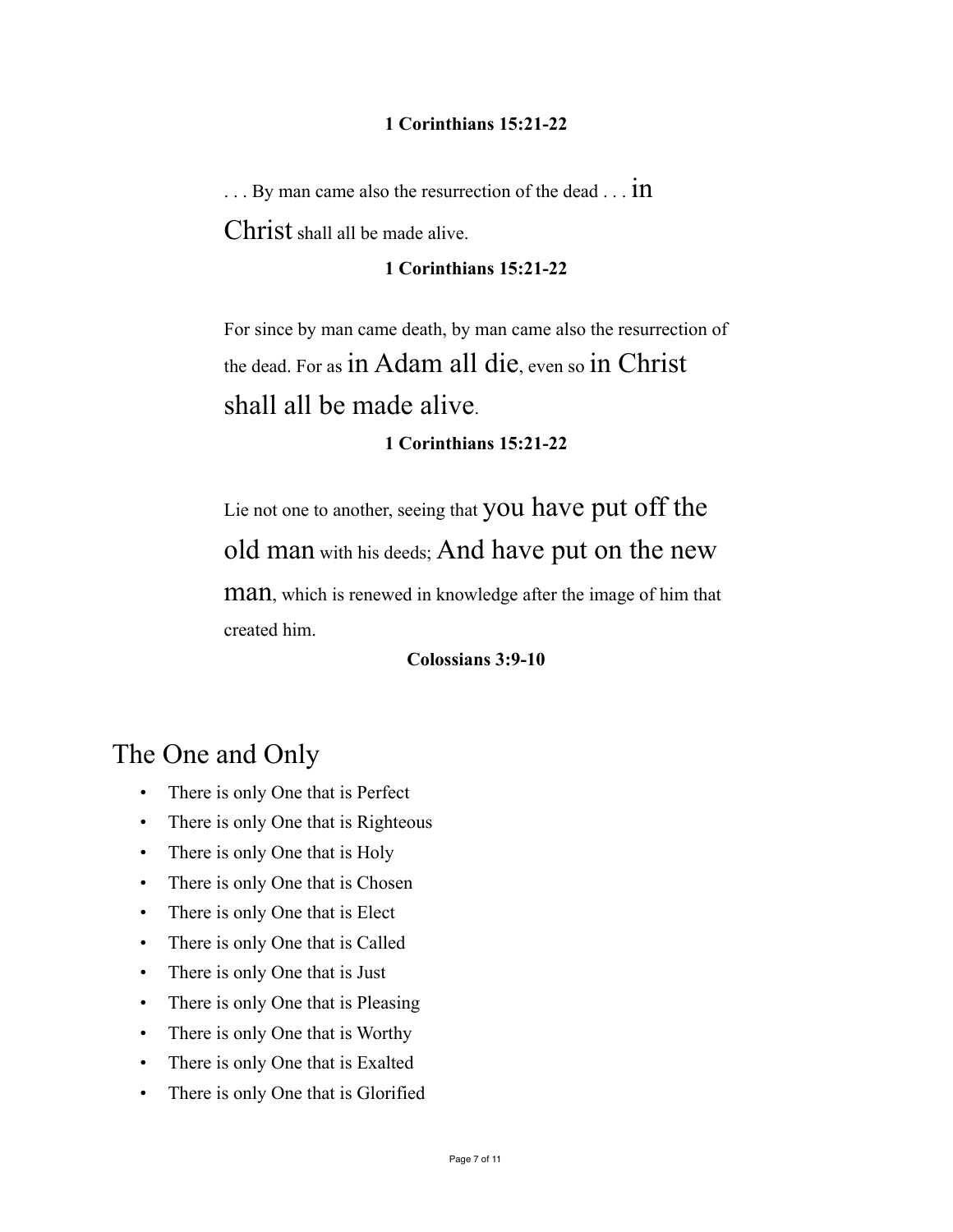- There is only One that is the Son of God
- There is only One lineage that counts and that receives the Promise
- ALL Glory, ALL Praise, ALL Power are HIS

## We are not that One

For all have sinned, and come short of the glory of God.

#### **Romans 3:23**

Who can bring a clean thing out of an unclean? not one.

### **Job 14:4**

What is man, that he should be clean? and he which is born of a woman, that he should be righteous?

**Job 15:14** 

# He is that One

. . . that in the dispensation of the fullness of the times He might gather together in one all things in Christ, both which are in heaven and which are on earth--in Him . . .

#### **Ephesians 1:10**

And we know that the Son of God has come and has given us an understanding, that we may know Him who is true; and we are  $1n$ Him who is true, in His Son Jesus Christ. This is the true God and eternal life.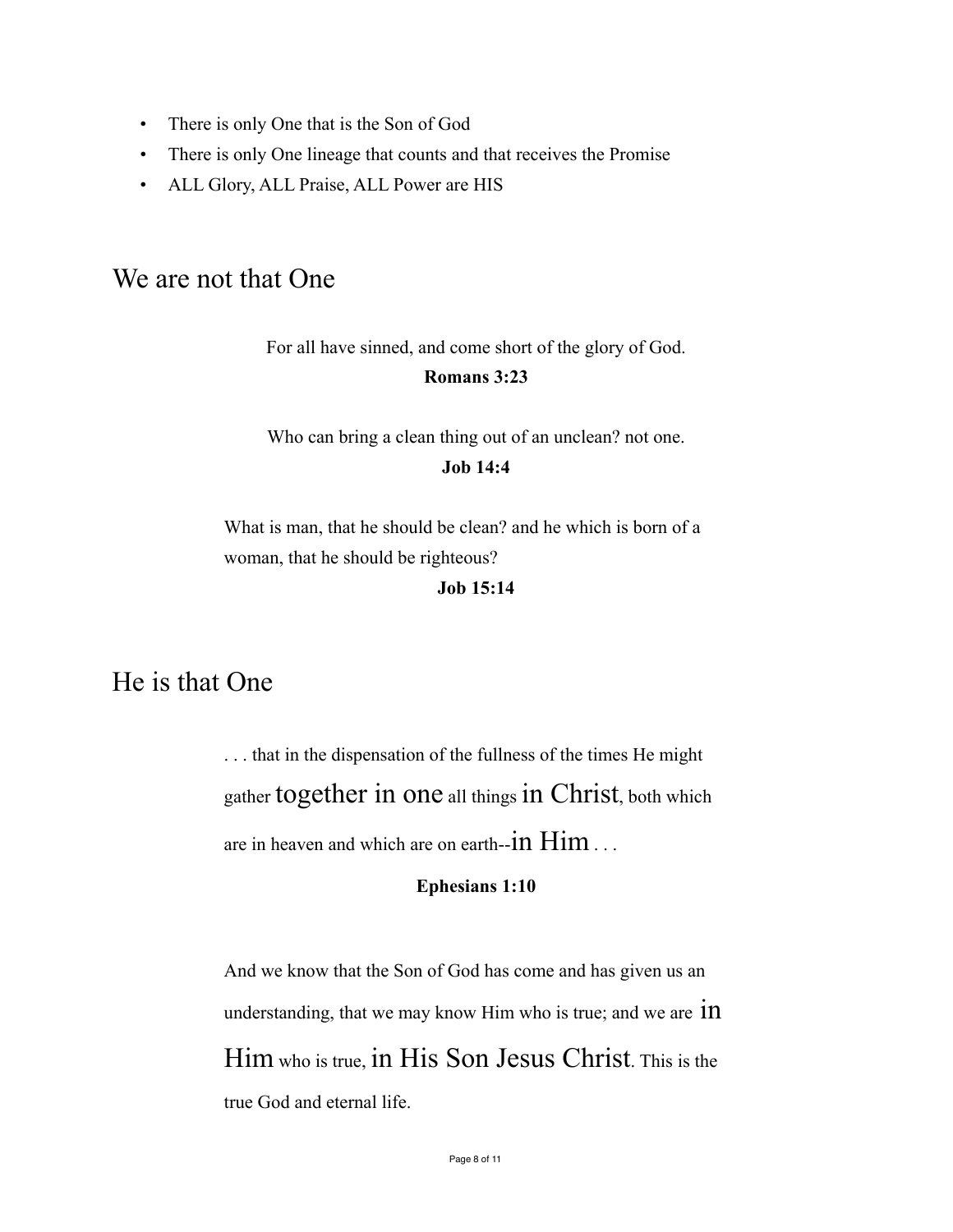### **1 John 5:20**

# Come to the Epicenter . . .

And live!

The Difference Between a "Visit" and "Abiding"

- **A Visit** a stopover, a short term excursion, a stay that is not intended to be permanent
- **Abiding** moving in, remaining, deciding that this is the spot, staying no matter the challenges, adapting to whatever the house demands, and cherishing and caring for the place as if it is your very own

# The Third Earthquake of the Gospel

- 1. The Cross
- 2. The Resurrection
- 3. The Indwelling

And when they had prayed, the place was shaken where they were assembled together; and they were all filled with the Holy Spirit, and they spoke the word of God with boldness.

### **Acts 4:31**

# The Epic Entry

When the Great Legendary Hero comes to Earth Once Again

He that hath my commandments, and keepeth them, he it is that loveth me: and he that loveth me shall be loved of my Father, and I will love him, and will manifest myself to him . . . Jesus answered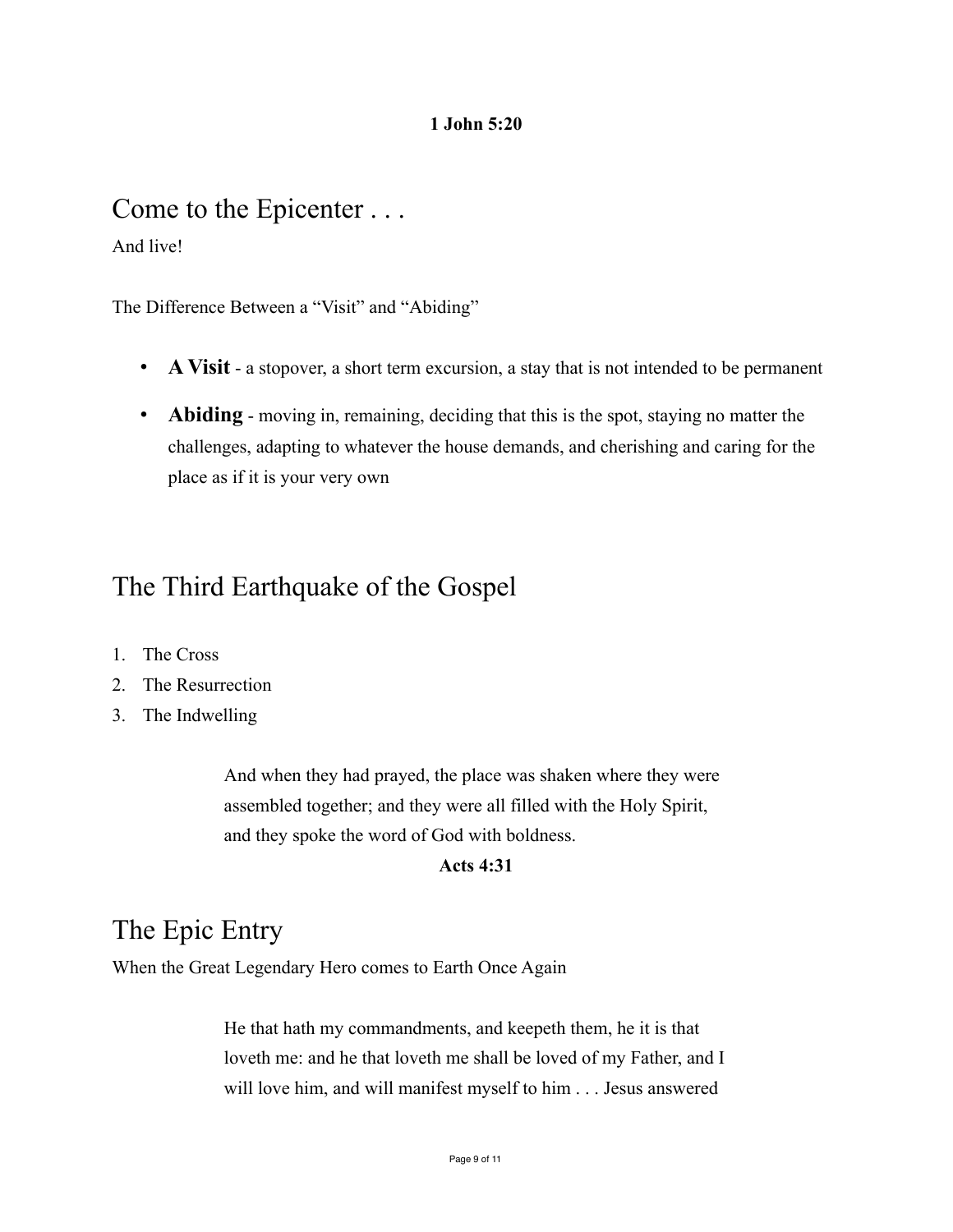and said unto him, If a man love me, he will keep my words: and my Father will love him, and We will come unto him, and make our abode with him. **John 14:21,23** 

# God has Come to Abide in Us!

But First . . .

We must go to the Epicenter and make Him our forever home

Let us therefore come boldly unto the throne of grace, that we may obtain mercy, and find grace to help in time of need. **Hebrews 4:16** 

Abide in me, and I in you. As the branch cannot bear fruit of itself, except it abide in the vine; no more can ye, except you abide in me. I am the vine, ye are the branches: He that abideth in me, and I in him, the same bringeth forth much fruit: for without me ye can do nothing. If  $a$  man abide not in me, he is cast forth as a branch, and is withered; and men gather them, and cast them into the fire, and they are burned. If ye abide in me, and my words abide in you, ye shall ask what ye will, and it shall be done unto you. Herein is my Father glorified, that ye bear much fruit; so shall ye be my disciples. As the Father hath loved me, so have I loved you: continue you **in my love**. If you keep